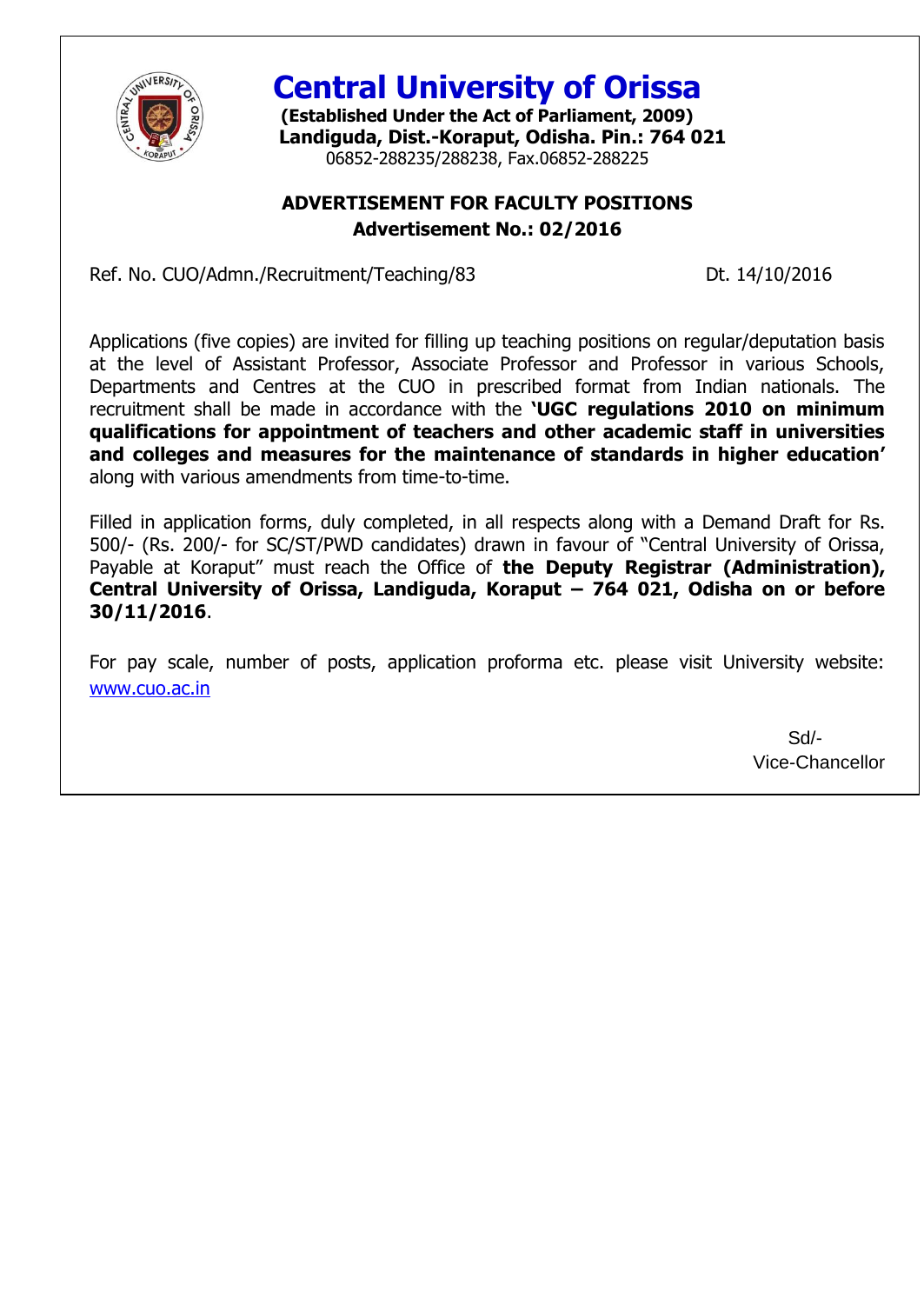

# **Central University of Orissa**

**(Established Under the Act of Parliament, 2009) Landiguda, Dist.-Koraput, Odisha. Pin.: 764 021** 06852-288239/288235, Fax.06852-288225

# **Advertisement No.: 02/2016**

Applications (five copies) are invited in prescribed format from the Indian nationals for filling up the following teaching positions on regular/deputation basis:-

| Sl.No. | Name of the post           | Pay band plus grade pay                   |
|--------|----------------------------|-------------------------------------------|
| 01.    | Professor                  | PB-4 (Rs.37,400-67,000) + AGP Rs.10,000/- |
| 02.    | <b>Associate Professor</b> | PB-4 (Rs.37,400-67,000) + AGP Rs.9,000/-  |
| 03.    | <b>Assistant Professor</b> | PB-3 (Rs.15,600-39,000) + AGP Rs.6,000/-  |

| <b>SCHOOL</b>                | <b>DEPARTMENT</b>          | <b>NAME OF THE POST</b>    | <b>NO. OF POSTS</b> |                          |                          |                          |
|------------------------------|----------------------------|----------------------------|---------------------|--------------------------|--------------------------|--------------------------|
|                              |                            |                            | <b>UR</b>           | <b>OBC</b>               | SC                       | <b>ST</b>                |
| Languages                    | English                    | Professor                  | 01                  | $\overline{\phantom{a}}$ | $-$                      | $-$                      |
|                              |                            | Associate Professor        | 01                  | $-$                      | $-$                      | $\overline{\phantom{0}}$ |
|                              |                            | Assistant Professor        | 01                  | 01                       | 01                       | $\overline{\phantom{0}}$ |
|                              | Odia                       | Professor                  | 01                  |                          | ΞĒ,                      | $-$                      |
|                              |                            | <b>Associate Professor</b> | 01                  | цц.                      | Ξ.                       | $\overline{\phantom{0}}$ |
|                              |                            | Assistant Professor        | uu.                 | 01                       | 01                       | $-$                      |
|                              | Hindi                      | Associate Professor        | $\frac{1}{2}$       | $\sim$                   | 01                       | $\overline{\phantom{0}}$ |
|                              |                            | <b>Assistant Professor</b> | 02                  | 01                       | 01                       | $\overline{\phantom{a}}$ |
|                              | Sanskrit                   | Associate Professor        | $-$                 | $\overline{a}$           | $-$                      | 01                       |
|                              |                            | <b>Assistant Professor</b> | 02                  | 01                       | 01                       | $\overline{\phantom{a}}$ |
| Social                       | Sociology                  | Professor                  | 01                  | $-$                      | ш.,                      | --                       |
| Science                      |                            | <b>Associate Professor</b> | 01                  | $-$                      | $\overline{\phantom{a}}$ | $\overline{\phantom{0}}$ |
|                              |                            | <b>Assistant Professor</b> | 02                  | 01                       | $\overline{\phantom{a}}$ | $-$                      |
|                              | Anthropology               | Professor                  | $\overline{a}$      | $\frac{1}{2}$            | $-$                      | 01                       |
|                              |                            | Associate professor        | $-$                 |                          | 01                       | $\overline{\phantom{a}}$ |
|                              |                            | <b>Assistant Professor</b> | 01                  | 01                       | LL.                      | $-$                      |
|                              | Economics                  | Associate Professor        | 01                  | $\overline{a}$           | $-$                      | $\overline{\phantom{0}}$ |
|                              |                            | Assistant Professor        | 01                  | $\qquad \qquad -$        | --                       | --                       |
| <b>Basic</b>                 | Mathematic                 | Professor                  | 01                  | $- -$                    | $\overline{\phantom{a}}$ | $-$                      |
| Sciences &                   |                            | Associate professor        | 01                  | $-$                      | $\qquad \qquad -$        | --                       |
| Information                  |                            | <b>Assistant Professor</b> | 03                  | $-$                      | $-$                      | $-$                      |
| <b>Sciences</b>              | <b>Computer Science</b>    | Associate Professor        | 01                  | $\overline{a}$           | $\overline{\phantom{a}}$ | $-$                      |
|                              |                            | Assistant Professor        | 02                  | 02                       | $-$                      | --                       |
| Education &                  | Education                  | Associate professor        | 01                  | $\overline{a}$           | $\overline{\phantom{a}}$ | $-$                      |
| Education                    |                            | <b>Assistant Professor</b> | 03                  | 02                       | 01                       | 01                       |
| Technology                   | Journalism & Mass          | Professor                  | 01                  | $\overline{a}$           | LL.                      | Ц,                       |
|                              | Communication              | Associate Professor        | 01                  | $-$                      | $-$                      | $-$                      |
|                              |                            | Assistant professor        | 01                  | 01                       | $\overline{\phantom{a}}$ | $\overline{\phantom{a}}$ |
| Biodiversity &               | Biodiversity &             | Professor                  | 01                  | $\overline{a}$           | $\overline{\phantom{a}}$ | $\overline{\phantom{a}}$ |
| Conservation                 | conservation of            | Associate Professor        | 01                  | $-$                      | $-$                      | $-$                      |
| of Natural                   | <b>Natural Resources</b>   | <b>Assistant Professor</b> | $-$                 | 01                       | $-$                      | 01                       |
| Resources                    |                            |                            |                     |                          |                          |                          |
| Commerce &                   | <b>Business Management</b> | Associate Professor        | 01                  |                          | $-$                      | --                       |
| Management<br><b>Studies</b> |                            | <b>Assistant Professor</b> | 02                  | 01                       | 01                       | $-$                      |
| Applied                      | <b>Statistics</b>          | <b>Associate Professor</b> | 01                  | $\overline{\phantom{a}}$ | $\overline{\phantom{a}}$ | $-$                      |
| <b>Sciences</b>              |                            | <b>Assistant Professor</b> | 01                  | 01                       | $\overline{\phantom{a}}$ | 01                       |

One post is reserved for Persons with Disability (PwD) under each category of Professor (OH, VH or HH) and Assistant Professor (OH or HH only).

**[Abbreviations: UR** = Unreserved; **SC =** Scheduled Caste; **ST =** Scheduled Tribe; **OBC** = Other Backward Class**]**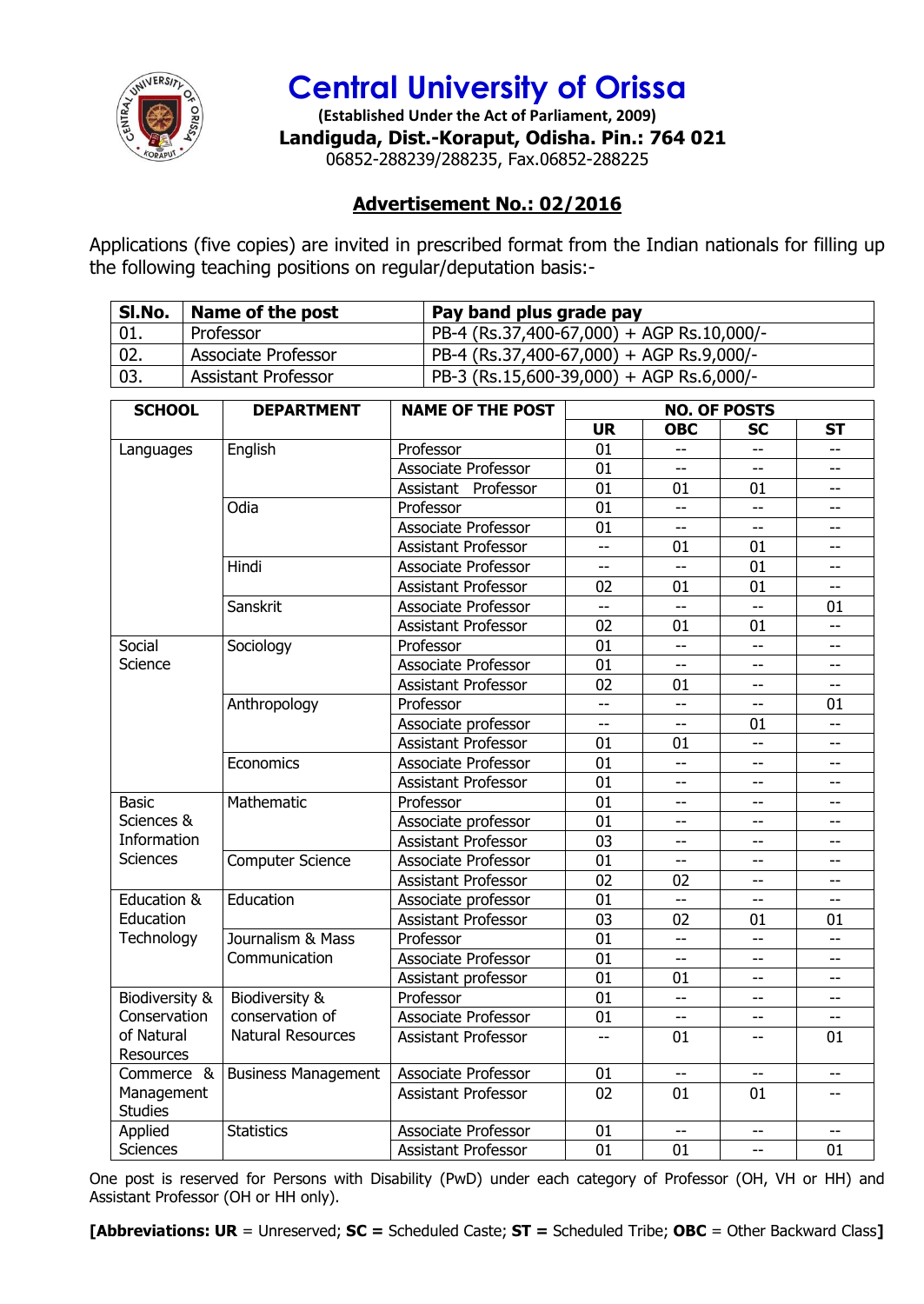**Applicants in the category of Professor/Associate Professor already covered under the CCS (Pension) Rules, 1972 or on identical pension scheme before 01.01.2004 will be considered on long term deputation upto 10 years or 65 years of age, whichever is earlier, if selected.**

**MINIMUM QUALIFICATIONS**: **As per UGC Regulations, 2010 and its subsequent amendments as on date**.

## **Essential qualification for the post of PROFESSOR in Sciences, Social Sciences, Humanities, Journalism and Mass Communication, Languages & Arts**

**A.** (i) An eminent scholar with Ph.D. qualification(s) in the concerned / allied / relevant discipline and published work of high quality, actively engaged in research with evidence of published work with a minimum of 10 publications as books and / or research / policy papers.

(ii) A minimum of ten years of teaching experience in University / college, and / or experience in research at the University / National level institutions / industries, including experience of guiding candidates for research at doctoral level.

(iii) Contribution to educational innovation, design of new curricula and courses, and technology – mediated teaching learning process.

(iv) A minimum score as stipulated in the Academic Performance Indicator (API) based Performance Based Appraisal System (PBAS), set out in the **UGC Regulation, 2010 and subsequent amendments thereof**.

#### **OR**

**B.** An outstanding professional, with established reputation in the relevant field, who has made significant contributions to the knowledge in the concerned / allied / relevant discipline, to be substantiated by credentials.

## **Essential qualifications for the post of ASSOCIATE PROFESSOR in Sciences, Social Sciences, Humanities, Journalism and Mass Communication, Languages & Arts**

(i) Good academic record with a Ph.D. Degree in the concerned / allied / relevant disciplines.

(ii) A Master's Degree with at least 55% marks (or an equivalent grade in a point scale wherever grading system is followed).

(iii) A minimum of eight years of experience of teaching and / or research in an academic / research position equivalent to that of Assistant Professor in a University, College or Accredited Research Institution/industry excluding the period of Ph.D. research with evidence of published work and a minimum of 5 publications as books and / or research / policy papers.

(iv) Contribution to educational innovation, design of new curricula and courses, and technology – mediated teaching learning process with evidence of having guided doctoral candidates and research students.

(v) A minimum score as stipulated in the Academic Performance Indicator (API) based Performance Based Appraisal System (PBAS), set out in the **UGC Regulation, 2010** and subsequent amendments thereof.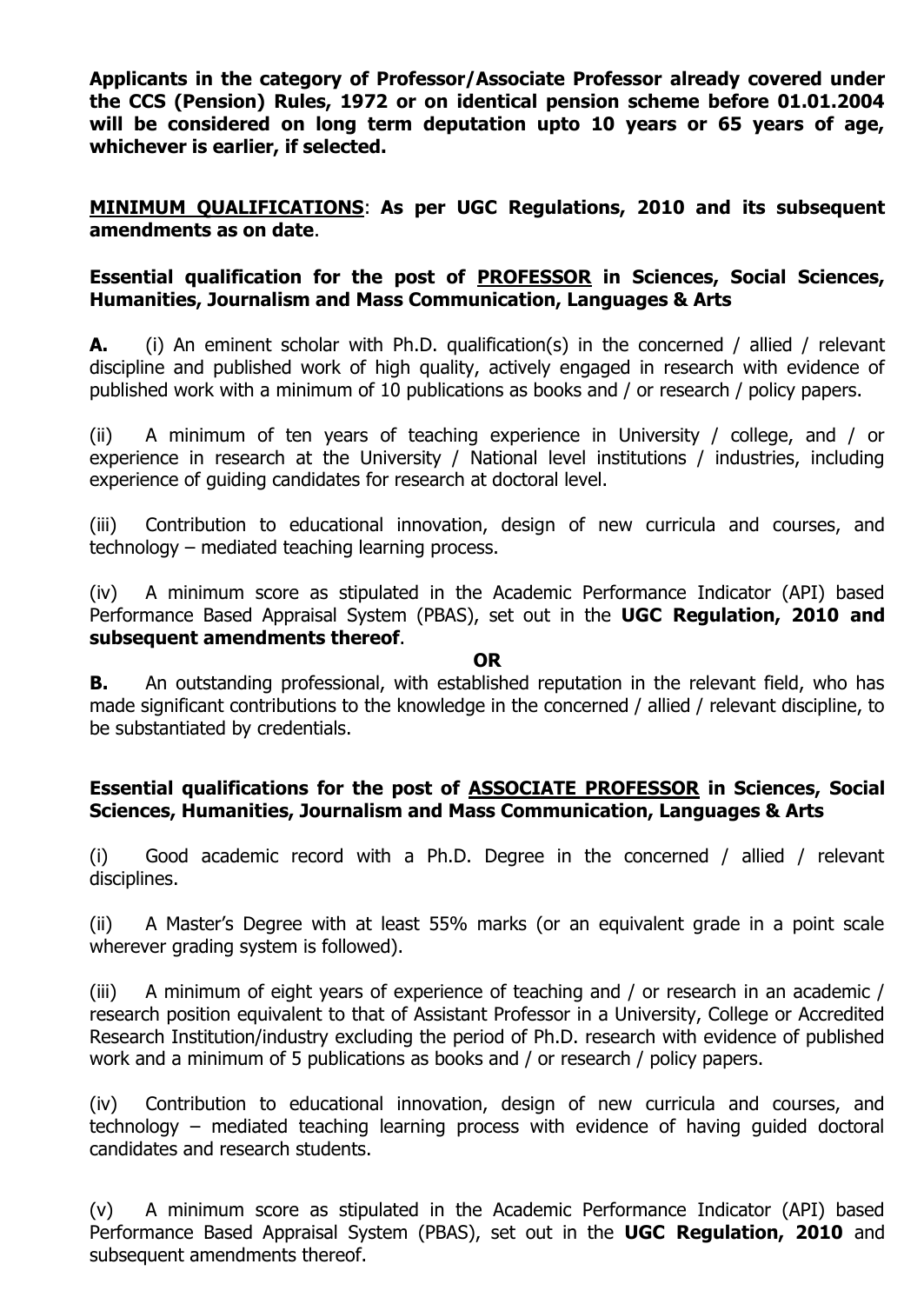# **Essential qualifications for the post of ASSOCIATE PROFESSOR in Education**

a. A Master's Degree in Arts/Humanities/Social Sciences/Sciences and M. Ed. each with a minimum of 55% marks (or an equivalent grade in a point scale wherever grading system is followed),

#### **OR**

M.A. (Education) and B.Ed. each with a minimum of 55% marks (or an equivalent grade in a point scale wherever grading system is followed);

b. Ph.D in Education; and

c. At least eight years of teaching experience in University department of education or College of Education, with a minimum of three years at the M.Ed. level and has published work in the area of his specialization.

## **Essential qualifications for the post of ASSOCIATE PROFESSOR in Management/ Business Administration:**

(i) Consistently good academic record with at least 55% marks (or an equivalent grade in a point scale wherever grading system is followed) in Master's Degree in Business Management / Administration / in a relevant management related discipline or first class in two years full time PGDM declared equivalent by AIU / recognized by the AICTE / UGC;

#### **OR**

First Class graduate and professionally qualified Charted Accountant / Cost and works Accountant / Company Secretary of the concerned statutory body.

(ii) Ph.D. or Fellow of Indian Institute of Management or of an Institute recognized by AICTE and declared equivalent by the AIU.

(iii) A minimum of eight years' experience of teaching / industry / research / professional at managerial level excluding the period spent for obtaining the research degree.

#### **OR**

(iv) In the event the candidate is from industry and the profession, the following requirements shall constitute as essential requirements:

1. Consistently good academic record with at least 55% marks (or an equivalent grade in a point scale wherever grading system is followed) in Master's Degree in Business Management / Administration / in a relevant management related discipline or first class in two years full time PGDM declared equivalent by AIU / recognized by AICTE / UGC,

#### **OR**

First Class graduate and professionally qualified Charted Accountant / Cost and Works Accountant / Company Secretary of the concerned statutory body.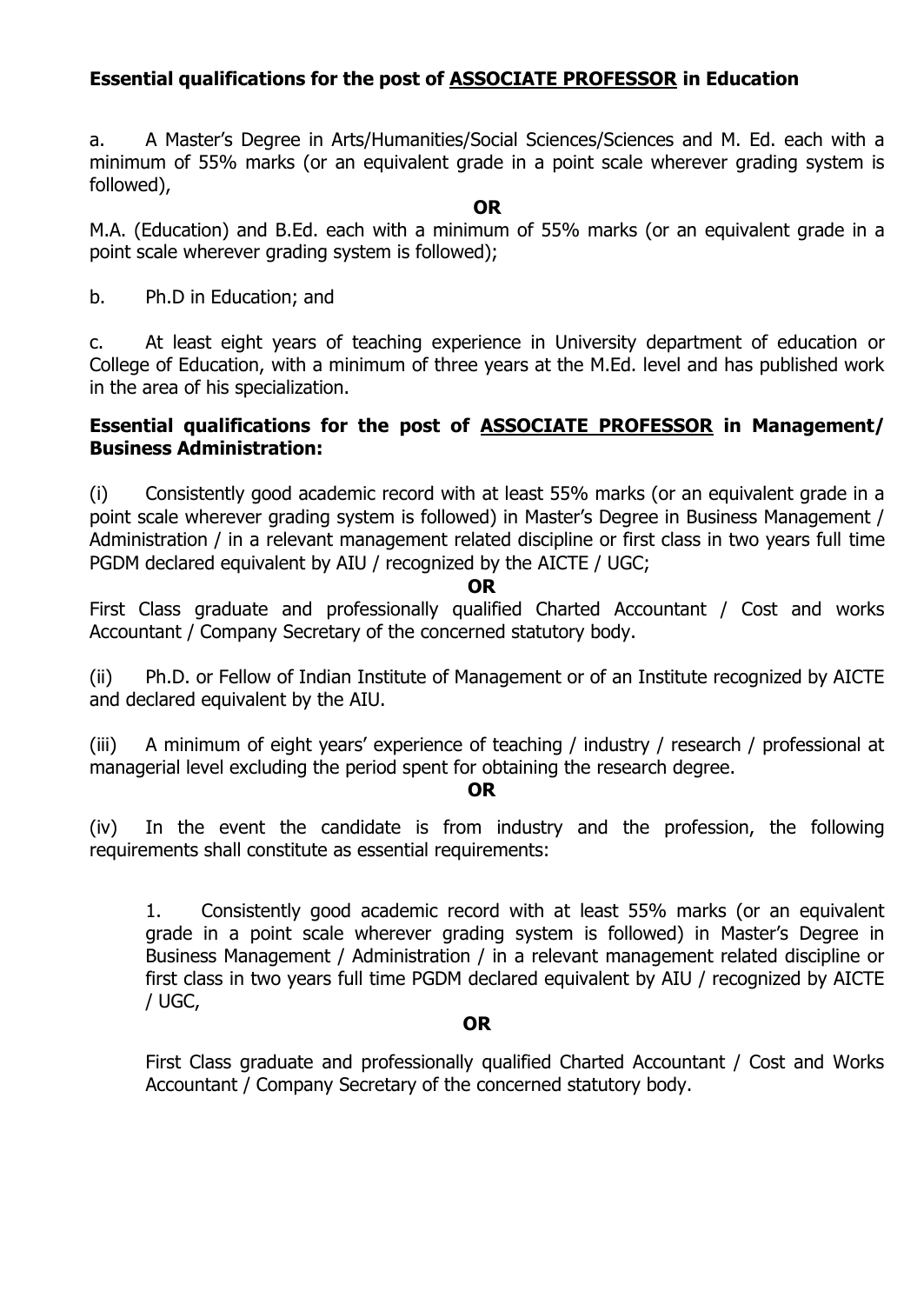2. A minimum of ten years experience of teaching industry / research / profession, out of which five years must be at the level of Assistant Professor or equivalent excluding the period spent for obtaining research degree. The candidate should have Professional work experience, which is significant and can be recognized at national / international level as equivalent to Ph.D. and ten years managerial experience in industry / profession of which at least five years should be at the level comparable to that of lecturer / assistant professor.

(v) Without prejudice to the above, the following conditions may be considered desirable:

(a) Teaching, research industrial and / or professional experience in a reputed organization;

(b) Published work, such as research papers, patents filed / obtained, books and / or technical reports; and

(c) Experience of guiding the project work /dissertation of PG / Research Students or supervising R&D projects in industry.

### **Essential qualifications for the post of ASSISTANT PROFESSOR in Sciences, Social Sciences, Humanities, Journalism and Mass Communication, Languages & Arts**

(i) Good academic record as defined by the concerned University with at least 55% marks (or an equivalent grade in a point scale wherever grading system is followed) at the Master's Degree level in a relevant subject from an Indian University, or an equivalent degree from an accredited foreign University.

(ii) Besides fulfilling the above qualifications, the candidate must have cleared the National Eligibility Test (NET) conducted by the UGC, CSIR or similar test accredited by the UGC like SLET / SET.

(iii) Notwithstanding anything contained in sub-clauses (i) and (ii) to this Clause 4.4.1, candidates, who are, or have been awarded a Ph. D. Degree in accordance with the University Grants Commission (Minimum Standards and Procedure for Award of Ph.D. Degree) Regulations, 2009, shall be exempted from the requirement of the minimum eligibility condition of NET/SLET/SET for recruitment and appointment of Assistant Professor or equivalent positions in Universities / Colleges / Institutions.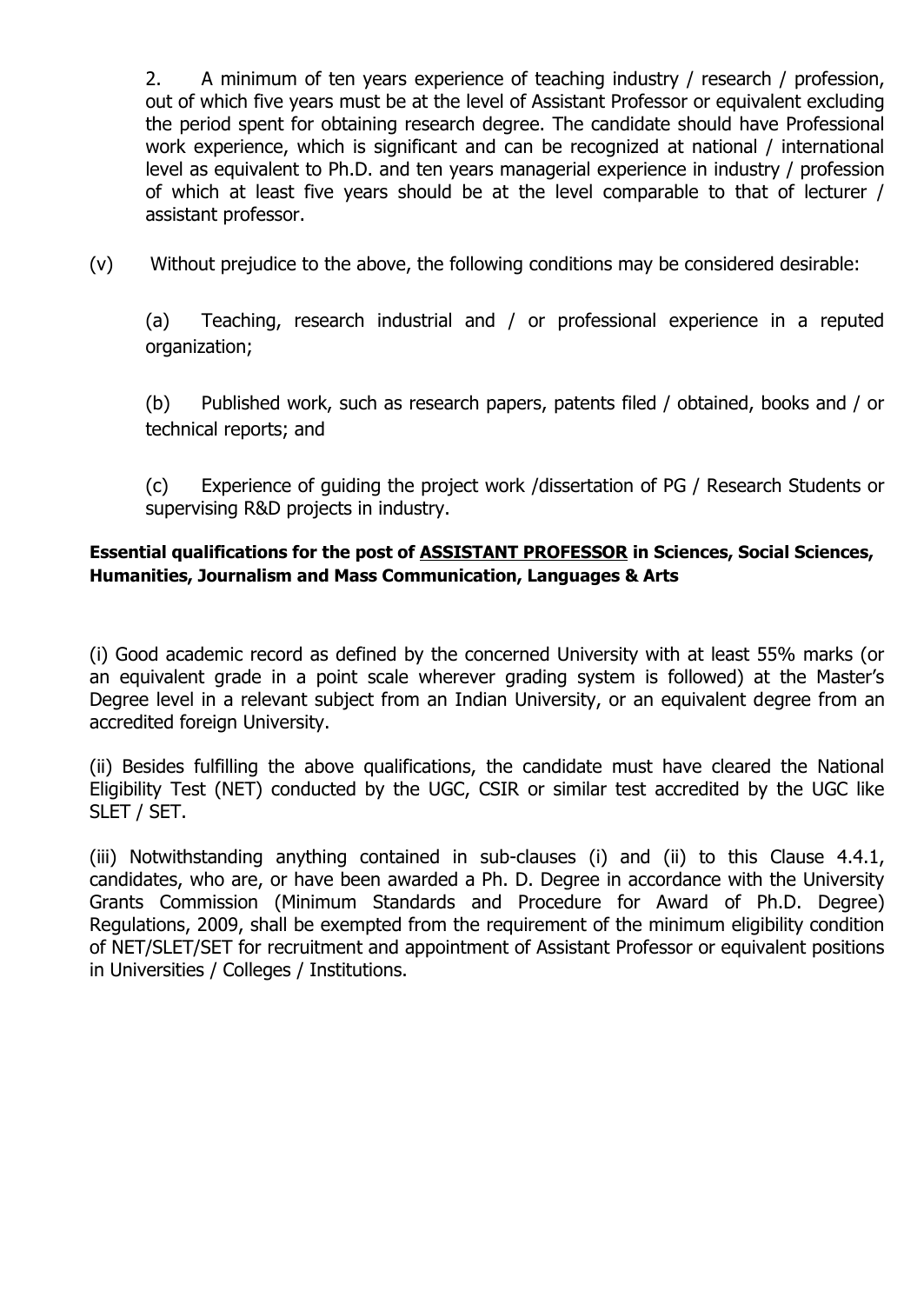**Further, the award of degrees to candidates registered for the M.Phil/Ph.D. programme prior to July 11, 2009, shall be governed by the provisions of the then existing Ordinances/By laws/Regulations of the Institution awarding the degrees and the Ph.D. candidates shall be exempted from the requirement of the minimum eligibility condition of "NET/SLET/SET for recruitment and appointment of Assistant Professor or equivalent positions in Universities / Colleges / Institutions subject to the fulfillment of the following conditions:-**

- **(a) Ph.D. degree of the candidate awarded in regular mode only;**
- **(b) Evaluation of the Ph.D. thesis by at least two external examiners;**

**(c) Candidate had published two research papers out of which at least one in a** 

**refereed journal from out of his/her Ph.D. work;** 

**(d) The candidate had presented two papers in seminars/conferences from out of his/her Ph.D. work;** 

**(e) Open Ph.D. viva-voce of the candidate had been conducted.** 

# **(a) to (e) as above are to be certified by the Vice-Chancellor/Prof-Vice-Chancellor/Dean (Academic Affairs)/ Dean (University Instructions)"**

(iv) NET / SLET / SET shall also not be required for such Masters Programmes in disciplines for which NET / SLET / SET is not conducted.

# **Essential qualifications for the post of ASSISTANT PROFESSOR in Education**

**a.** A Master's Degree in Arts / Humanities / Sciences / Commerce and M.Ed. each with a minimum of 55% marks (or equivalent grade in a point scale wherever grading system is followed),

**OR**

M.A. (Education) and B.Ed. each with a minimum of 55% marks (or equivalent grade in a point scale wherever grading system is followed); and

**b.** Any other stipulation prescribed by the UGC / such other affiliating body / State Government, from time to time for the positions of Principal and lectures, shall be mandatory.

## **Essential qualifications for the post of ASSISTANT PROFESSOR in Management/Business Administration:**

## **Essential**:

First Class Masters Degree in Business Management / Administration / in a relevant management related discipline or first class in two year full time PGDM declared equivalent by AIU / accredited by the AICTE / UGC;

#### **OR**

First Class graduate and professionally qualified Charted Accountant/Cost and Works Accountant /Company Secretary of the concerned statutory bodies.

## **Desirable**:

- 1. Teaching, research, industrial and / or professional experience in a reputed organization;
- 2. Papers presented at Conferences and / or published in refereed journals.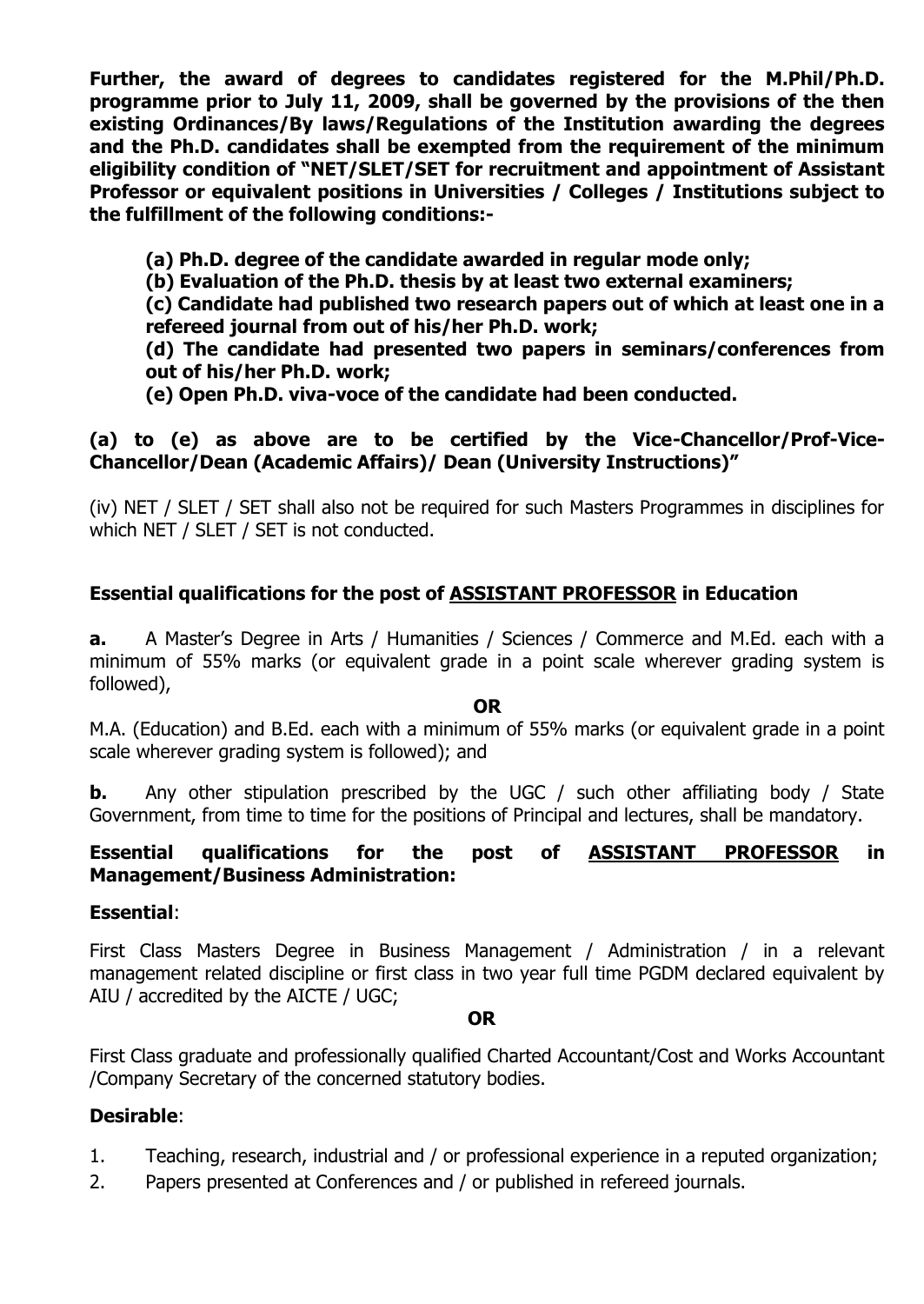# **NOTE:**

1. The minimum requirements of a good academic record, 55% marks (or an equivalent grade in a point scale wherever grading system is followed) at the master's level and qualifying in the National Eligibility Test (NET), or an accredited test (State Level Eligibility Test - SLET/SET), shall remain for the appointment of Assistant Professors.

2. NET/SLET/SET shall remain the minimum eligibility condition for recruitment and appointment of Assistant Professors in Universities / Colleges / Institutions.

Provided however, that candidates, who are or have been awarded a Ph. D. Degree in accordance with the University Grants Commission (Minimum Standards and Procedure for Award of Ph.D. Degree) Regulations, 2009, shall be exempted from the requirement of the minimum eligibility condition of NET/SLET/SET for recruitment and appointment of Assistant Professor or equivalent positions in Universities / Colleges / Institutions.

3. NET/SLET/SET shall not be required for such Masters Degree Programmes in disciplines for which NET/SLET/SET accredited test is not conducted.

4. A minimum of 55% marks (or an equivalent grade in a point scale wherever grading system is followed) will be required at the Master's level for those recruited as teachers at any level from industries and research institutions and at the entry level of Assistant Professors, Assistant Librarians, Assistant Directors of Physical Education and Sports.

5. A relaxation of 5% may be provided at the graduate and master's level for the Scheduled Caste/Scheduled Tribe/Differently-abled (Physically and visually differently-abled) categories for the purpose of eligibility and for assessing good academic record during direct recruitment to teaching positions. The eligibility marks of 55% marks (or an equivalent grade in a point scale wherever grading system is followed) and the relaxation of 5% to the categories mentioned above are permissible, based on only the qualifying marks without including any grace mark procedures.

6. A relaxation of 5% may be provided, from 55% to 50% of the marks to the Ph.D. Degree holders, who have obtained their Master's Degree prior to 19 September, 1991.

7. Relevant grade which is regarded as equivalent of 55% wherever the grading system is followed by a recognized university shall also be considered eligible.

8. The Ph.D. Degree shall be a mandatory qualification for the appointment of Professors.

9. The Ph.D. Degree shall be a mandatory qualification for all candidates to be appointed as Associate Professor through direct recruitment.

10. The period of time taken by candidates to acquire M.Phil. and/or Ph.D. Degree shall not be considered as teaching/ research experience to be claimed for appointment to the teaching positions.

The qualifications and other conditions prescribed in the present advertisement are in accordance to the **UGC Regulations on Minimum Qualifications for Appointment of Teachers and other Academic Staff in Universities and Colleges and Measures for the Maintenance of Standards in Higher Education 2010 (** herein after referred to as **UGC Regulations 2010)** and its subsequent amendments issued in year 2011/2013/2016 published in the **Gazette of India**, and are subject to any future regulations/norms, including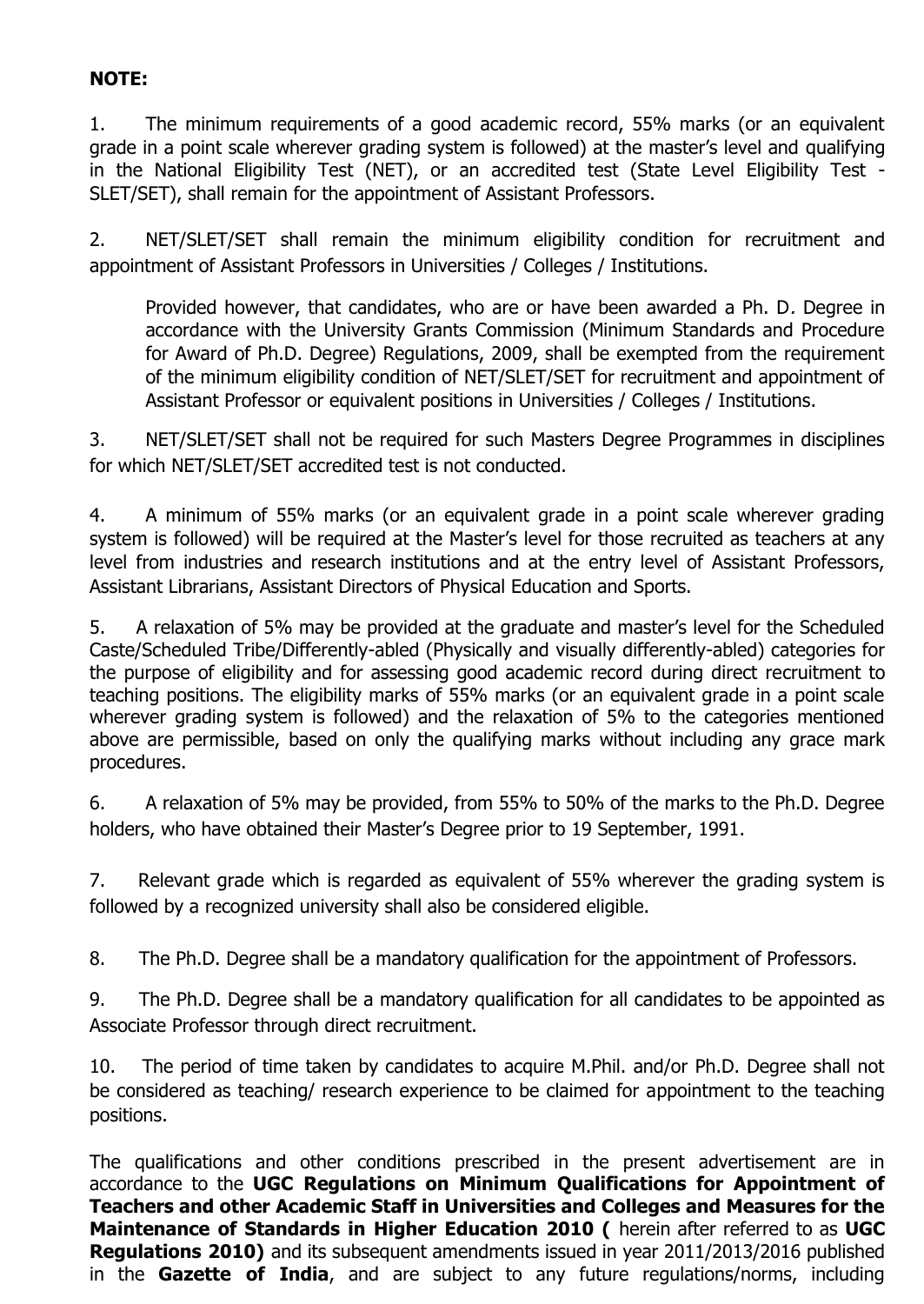amendments in the present regulations dated, stipulated by the MHRD/UGC/AICTE applicable to such recruitments which may change from time to time. Accordingly, for Faculty of Education, the norms/Regulations formulated in consultations with National Council of Teacher Education shall apply.

# **General Instructions**:-

1. Applicants are advised to submit the applications to the University well in advance by the due date. The University will not be responsible for any postal delay at any stage.

2. The prescribed qualifications and experience are minimum and the mere fact that a candidate possessing them will not entitle him/her for being called for interview. The University reserves the right to restrict the candidates to be called for interview to a reasonable number on the basis of qualifications and/or experience higher than the minimum prescribed. Call letters to attend interview will be sent only to the short-listed candidates by Email or Speed Post or Registered Post. No correspondence will be made with applicants who are not short-listed/called for interview.

3. Reservation for SC, ST, OBC and PwD will be as per Govt. of India rules/guidelines of the UGC. Candidates applying for the reserved posts should clearly state the category they belong to. They must also enclose a Certificate issued by Tahsildar / Mandal Revenue Officer/ Equivalent Authority as proof to this effect under above categories, without which the application **will not be considered.**

4. In case a candidate wants to claim benefits under the Persons with differently able category, the candidate's relevant disability should be not less than 40 (forty) percent. Proof to this effect in the form of a valid Disability Certificate must be enclosed to the application, without which the application will be treated as 'general (unreserved)'.

5. Candidate applying for the post(s) reserved for O.B.C. must submit a latest attested copy of certificate of Creamy Layer-exclusion in the prescribed form issued by Competent Authority, vide Column 3 of GoI Dept. of Personnel and Training O.M. No. 36012/22/93-Estt.(SCT) dated 8th September 1993 and modified vide DoPT's O.M. No. 36033/3/2004-Estt.(Res) dated 9th March 2004, and DoPT OM No. 36033/3/2004- Estt.(Res.) dated 14th October 2008, without which applications will not be considered.

If no copies of the above certificates are sent with the application, it is liable to be rejected for the reserved positions and no appeal against its rejection will be entertained.

6. Canvassing in any form on behalf of any candidate will definitely disqualify such candidate.

7. Selection will be made on the basis of candidate's previous record and their performance in the interview. The University may also utilize seminar /colloquium and/or any other mode as a method of selection.

8. The eligibility of candidates will be determined on the basis of qualifications/experience /publications, etc., acquired by them till the last date fixed for receipt of filled-in applications.

9. Those who are selected for appointment in the University service will be covered under New Pension Scheme.

10. Incomplete applications/without academic/experience certificates will be rejected.

11. All disputes are subject to the Koraput jurisdiction.